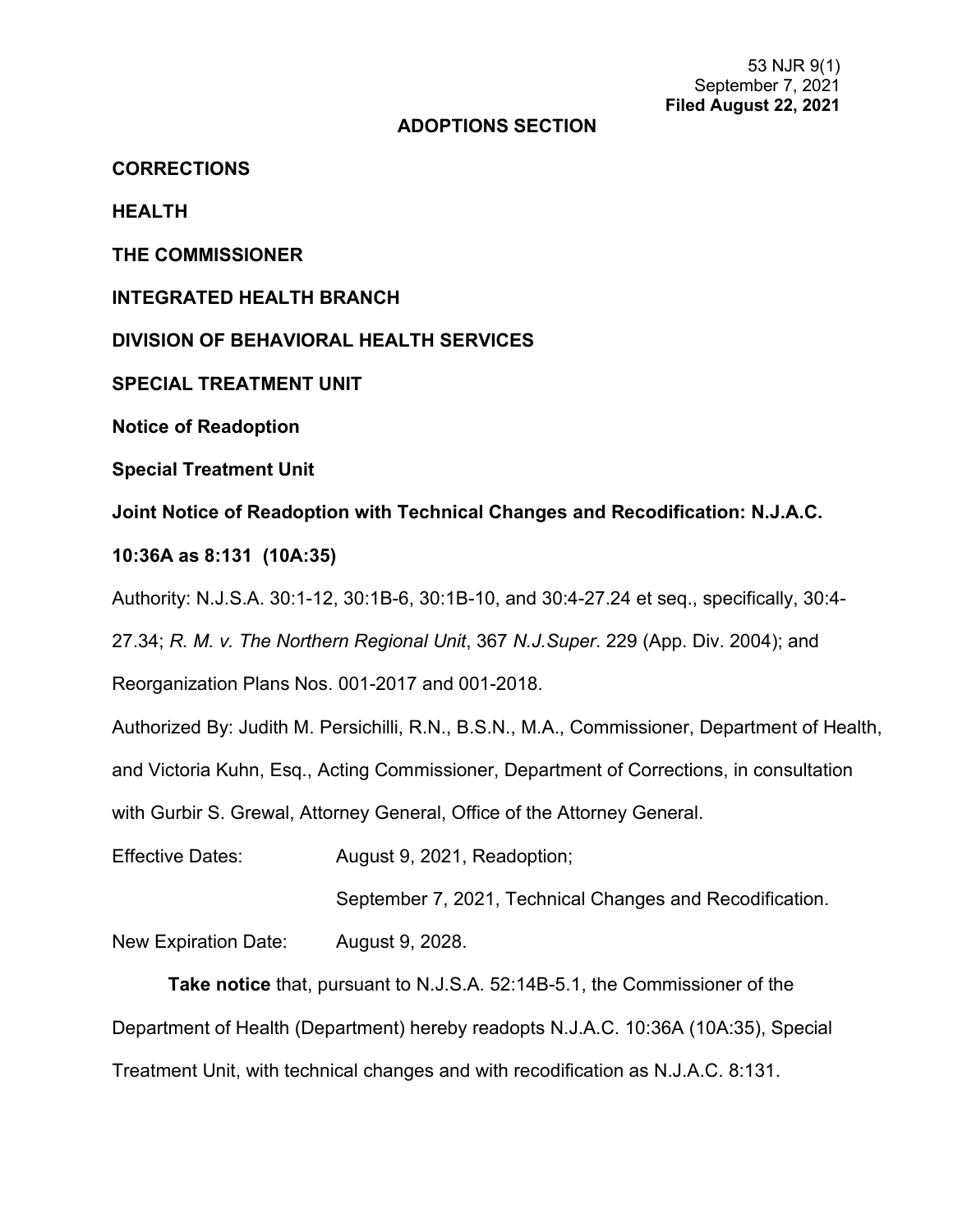Reorganization Plan No. 001-2017, A Plan for the Transfer of Mental Health and Addiction Functions From the Department of Human Services to the Department of Health (Governor Christie, filed June 29, 2017, and effective August 28, 2017), at § 1, continued the Division of Mental Health and Addiction Services (DMHAS) of the Department of Human Services (DHS), and, in pertinent part, at § 2(x), transferred the DMHAS and all functions, powers, and duties associated with the Sexually Violent Predator Act (SVPA) at N.J.S.A. 30:4-27.4 et seq., and the Special Treatment Unit (STU) from the DHS and the DHS Commissioner to the Department and the Commissioner of the Department. 49 N.J.R. 2303(a).

Reorganization Plan No. 001-2018, A Plan for the Transfer of Certain Mental Health and Addiction Functions from the Department of Health to the Department of Human Services (Governor Murphy, issued June 21, 2018, effective August 20, 2018), at § 1, continued the Division of Mental Health and Addiction Services and at § 2(a) through (u) transferred from the Department and the Commissioner of the Department, to the DHS and the DHS Commissioner, specific established functions, powers, and duties. 50 N.J.R. 1517(a). Reorganization Plan No. 001-2018 states, "[to] the extent the functions, powers, and duties under the statutes are necessary or convenient for the Department of Health to continue operating the State psychiatric hospitals and the licensing of mental health and addiction services programs and facilities, and carry out its duties to the Special Treatment Unit, such functions, powers, and duties will continue within the Department of Health, and the Commissioner of Human Services shall provide such support as is needed to carry out those functions, including a proportionate share of personnel, support service or funds necessary to the objectives." *Id.* at 1518. Additionally, Reorganization Plan No. 001-2018 at §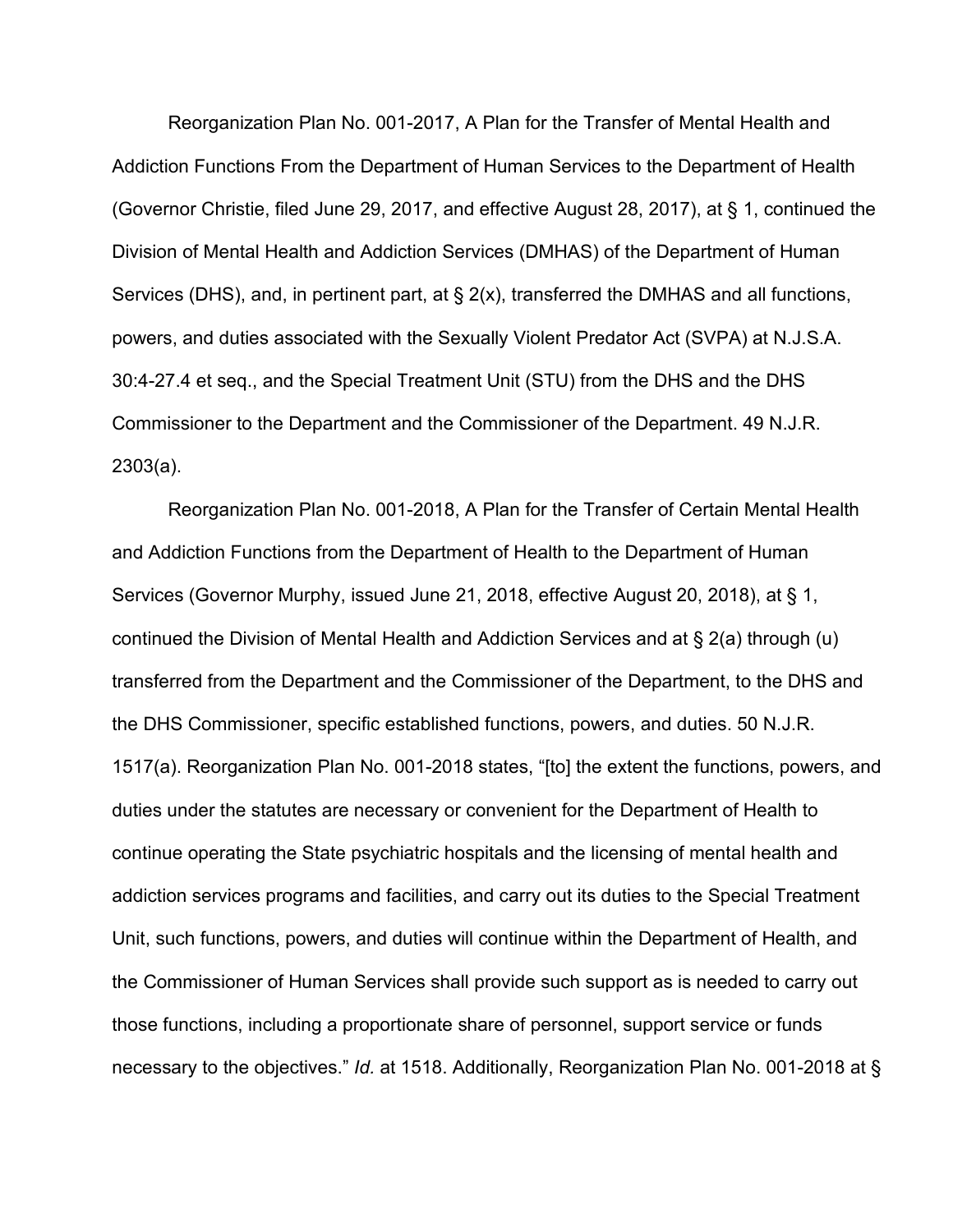4 preserved the functions, powers, and duties of the Commissioner of the Department of Corrections or the Department of Corrections (DOC) as they relate to the authority and obligations of the Commissioner of the Department of Corrections or the DOC under the SVPA or to the Special Treatment Unit. *Id.*

The Department and the DOC jointly promulgate this notice of readoption to establish procedures for the care, custody, control, and treatment of individuals in New Jersey who are sexually violent predators pursuant to the SVPA. The Department of Human Services promulgated N.J.A.C. 10:36A as new rules in 2007. 38 N.J.R. [1984\(a\);](https://advance.lexis.com/document/?pdmfid=1000516&crid=b117bd77-d67f-43cc-a18e-39185b21f993&pddocfullpath=%2Fshared%2Fdocument%2Fadministrative-codes%2Furn%3AcontentItem%3A5XKV-PW21-F65M-62MF-00009-00&pdtocnodeidentifier=AAOABHAAB&ecomp=L6hck&prid=ee4dc345-1844-4560-965f-d51ee9b96183) 3095(a); 4622(a); [39](https://advance.lexis.com/document/?pdmfid=1000516&crid=b117bd77-d67f-43cc-a18e-39185b21f993&pddocfullpath=%2Fshared%2Fdocument%2Fadministrative-codes%2Furn%3AcontentItem%3A5XKV-PW21-F65M-62MF-00009-00&pdtocnodeidentifier=AAOABHAAB&ecomp=L6hck&prid=ee4dc345-1844-4560-965f-d51ee9b96183) N.J.R. [2249\(a\).](https://advance.lexis.com/document/?pdmfid=1000516&crid=b117bd77-d67f-43cc-a18e-39185b21f993&pddocfullpath=%2Fshared%2Fdocument%2Fadministrative-codes%2Furn%3AcontentItem%3A5XKV-PW21-F65M-62MF-00009-00&pdtocnodeidentifier=AAOABHAAB&ecomp=L6hck&prid=ee4dc345-1844-4560-965f-d51ee9b96183) The Department of Human Services adopted Subchapter 10 pertaining to Resident Welfare Funds as new rules effective November 7, 2011. 43 N.J.R. 367(a); 3025(a). The chapter was readopted on November 24, 2014. 46 N.J.R. 1531(a); 47 N.J.R. 113(a). The chapter was scheduled to expire on November 24, 2021, pursuant to N.J.S.A. 52:14B-5.1.c.

Subchapter 1, General Provisions, establishes overarching principles of the chapter including authority, purpose, scope, definitions of words and terms the chapter uses, the requirement to develop STU internal management policies and procedures, and the requirement to develop, maintain, and distribute to STU residents a Resident Guide.

Subchapter 2, Rights of Residents, establishes the rights of STU residents subject to the SVPA and all applicable laws, delineates the rights that can and cannot be denied respectively, standards for continuation of rights denial and standards for denial of rights in emergency circumstances.

Subchapter 3, Personal Property, establishes minimum standards for handling permissible and non-permissible personal property held by STU residents and a process for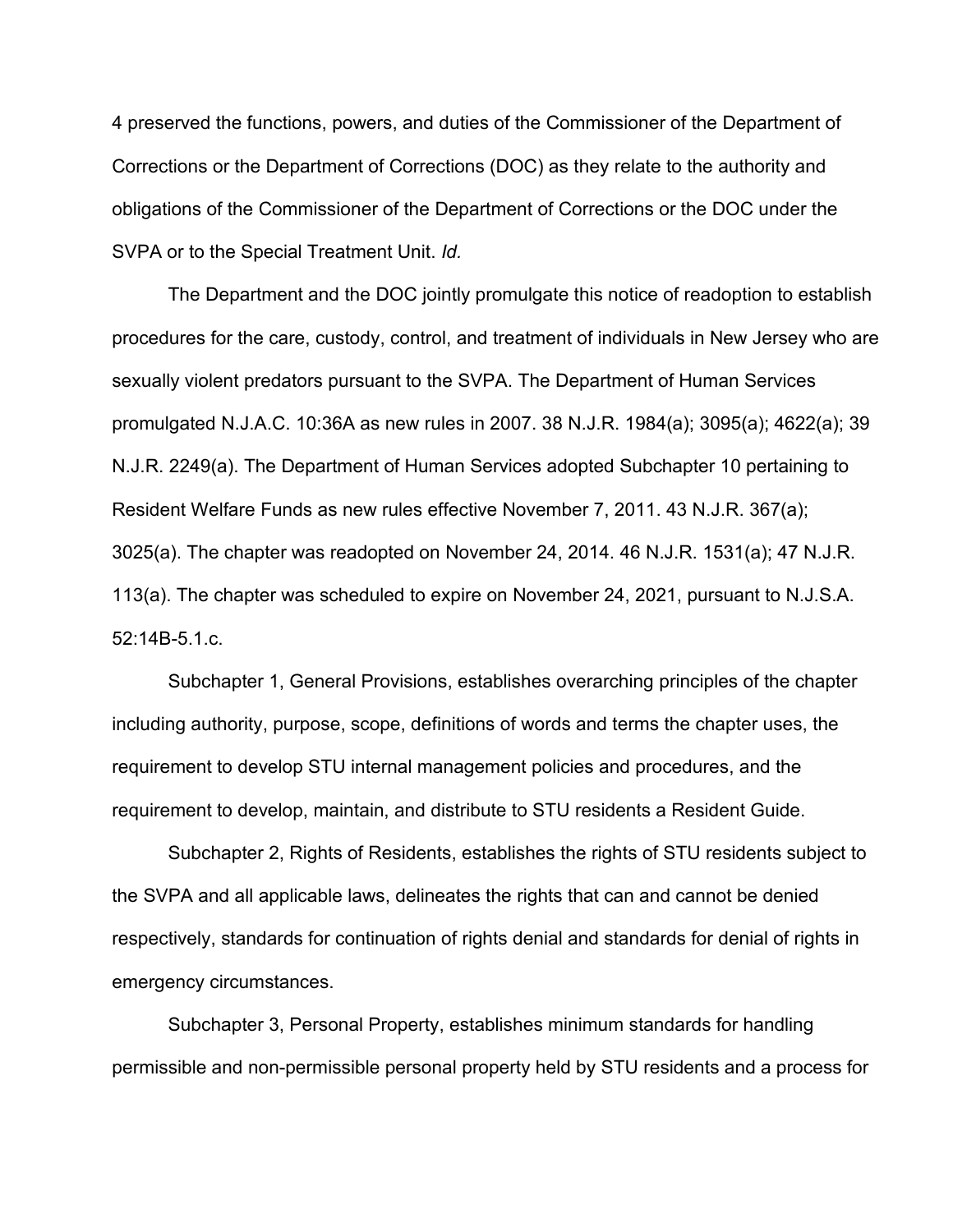addressing confiscated personal property.

Subchapter 4, Searches of Residents and Special Treatment Units by DOC Custody Staff, establishes standards and procedures for searches of STU residents and facilities in furtherance of therapeutic goals and deterrence of contraband; inspection of security devices for safety; standards for the use of scanning or testing devices; canine searches; and prohibited substance testing.

Subchapters 5 through 9 are reserved.

Subchapter 10, Resident Welfare Funds, establishes the sources of income for resident welfare funds and provisions for accountability and spending of the funds.

The Department has reviewed N.J.A.C. 10:36A (10A:35) and has determined that, subject to the technical changes and recodification described below, the existing chapter remains necessary, proper, reasonable, efficient, understandable, and responsive to the purposes for which it was originally promulgated, as amended and supplemented over time, and should be readopted as recodified N.J.A.C. 8:131 (10A:35).

In addition to readopting and recodifying the existing rules, the Department is making the technical changes throughout recodified N.J.A.C. 8:131 (10A:35) to:

1. Delete references to the "Department of Human Services," "DHS," "Division of Mental Health and Addiction Services," and "DMHAS," and add in place thereof, references to the "Department of Health" or "DOH" and "Division of Behavioral Health Services" or "DBHS."

2. Correct cross-references, grammar, and the employment title of Correction Officers to Correctional Police Officers.

Therefore, pursuant to N.J.S.A. 52:14B-5.1.c(1), N.J.A.C. 10:36A (10A:35) is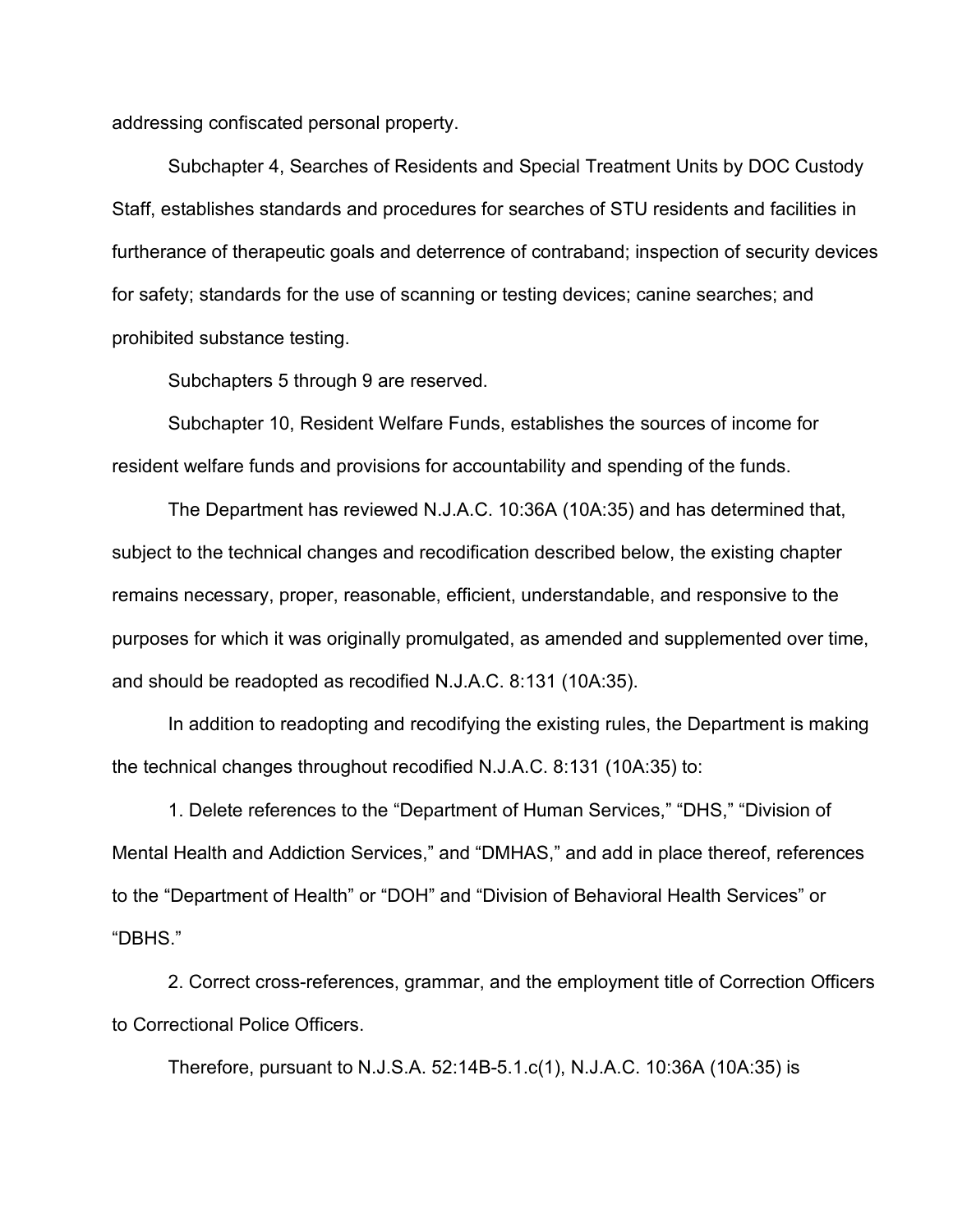readopted as N.J.A.C. 8:131 (10A:35), and shall continue in effect for seven years.

**Full text** of the technical changes and recodification follows (additions indicated in boldface **thus**; deletions indicated in brackets [thus]):

# CHAPTER [36A] **131** (10A:35)

# SPECIAL TREATMENT UNIT

## SUBCHAPTER 1. GENERAL PROVISIONS

[10:36A]**8:131**-1.1 (10A:35-1.1) Authority

(a) The Commissioners of the Department of [Human Services] **Health** and the Department of Corrections hereby establish regulations regarding the custody, care, control**,** and treatment of sexually violent predators who have been involuntarily civilly committed to a secure facility pursuant to the Sexually Violent Predator Act (SVPA) at N.J.S.A. 30:4-27.24 et seq.

(b) The Division of [Mental] **Behavioral** Health [and Addiction] Services [(DMHAS)] **(DBHS)** in the Department of [Human Services] **Health** shall provide or arrange for sex offender treatment of persons committed pursuant to the SVPA.

(c) (No change.)

(d) Appropriate representatives of the Departments of [Human Services] **Health** and Corrections shall participate in an interagency oversight board to facilitate the coordination of the internal management procedures and policies of the facility.

## [10:36A]**8:131**-1.2 (10A:35-1.2) Purpose

(a) The rules in this chapter are jointly promulgated by the Department of [Human Services]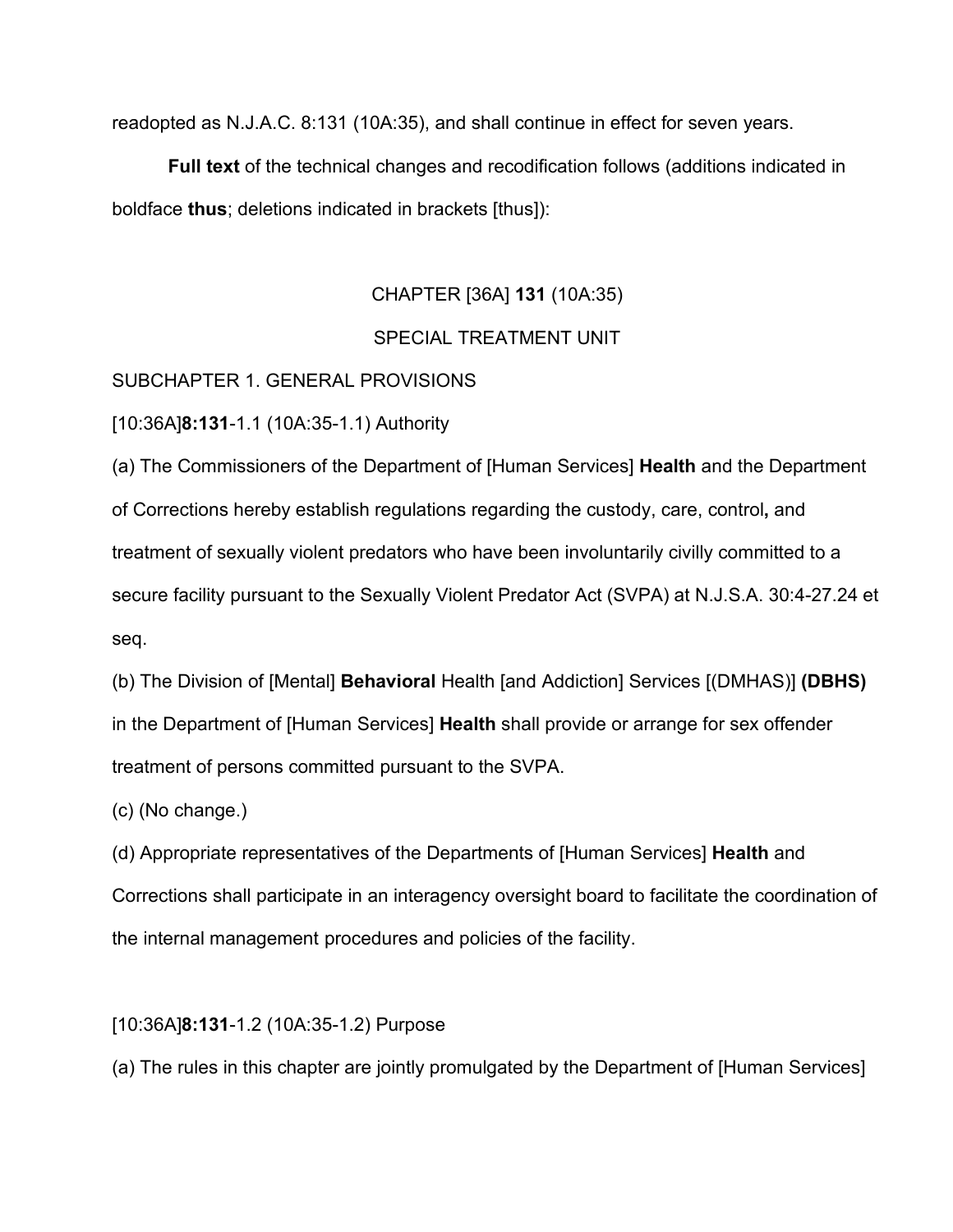**Health** and the Department of Corrections to implement N.J.S.A. 30:4-27.24 et seq., **and** to establish provisions for:

1. The custody, care, control, and treatment of involuntarily civilly committed sexually violent predators who are housed in a secure facility operated by the Department of Corrections, with custodial care provided or arranged for by the DOC and sex offender treatment services provided by, or arranged for by the [DMHAS] **DBHS** in the Department of [Human Services] **Health**;

2.-9. (No change.)

[10:36A]**8:131**-1.3 (10A:35-1.3) (No change in text.)

## [10:36A]**8:131**-1.4 (10A:35-1.4) Definitions

The following words and terms, as used in this chapter, shall have the following meanings, unlessthe context clearly indicates otherwise:

…

"Clinical staff" means employees of the Department of [Human Services] **Health**, Division of [Mental] **Behavioral** Health [and Addiction] Services, **who are** assigned to the Special Treatment Unit, who are members of treatment teams**,** or who work in rehabilitation services or discipline-specific supervisory positions including, but not limited to, psychiatry, psychology, and social work.

…

"Custody staff**,**" except as otherwise provided, means Custody Supervisors, Senior [Correction] **Correctional Police** Officers and [Correction] **Correctional Police** Officer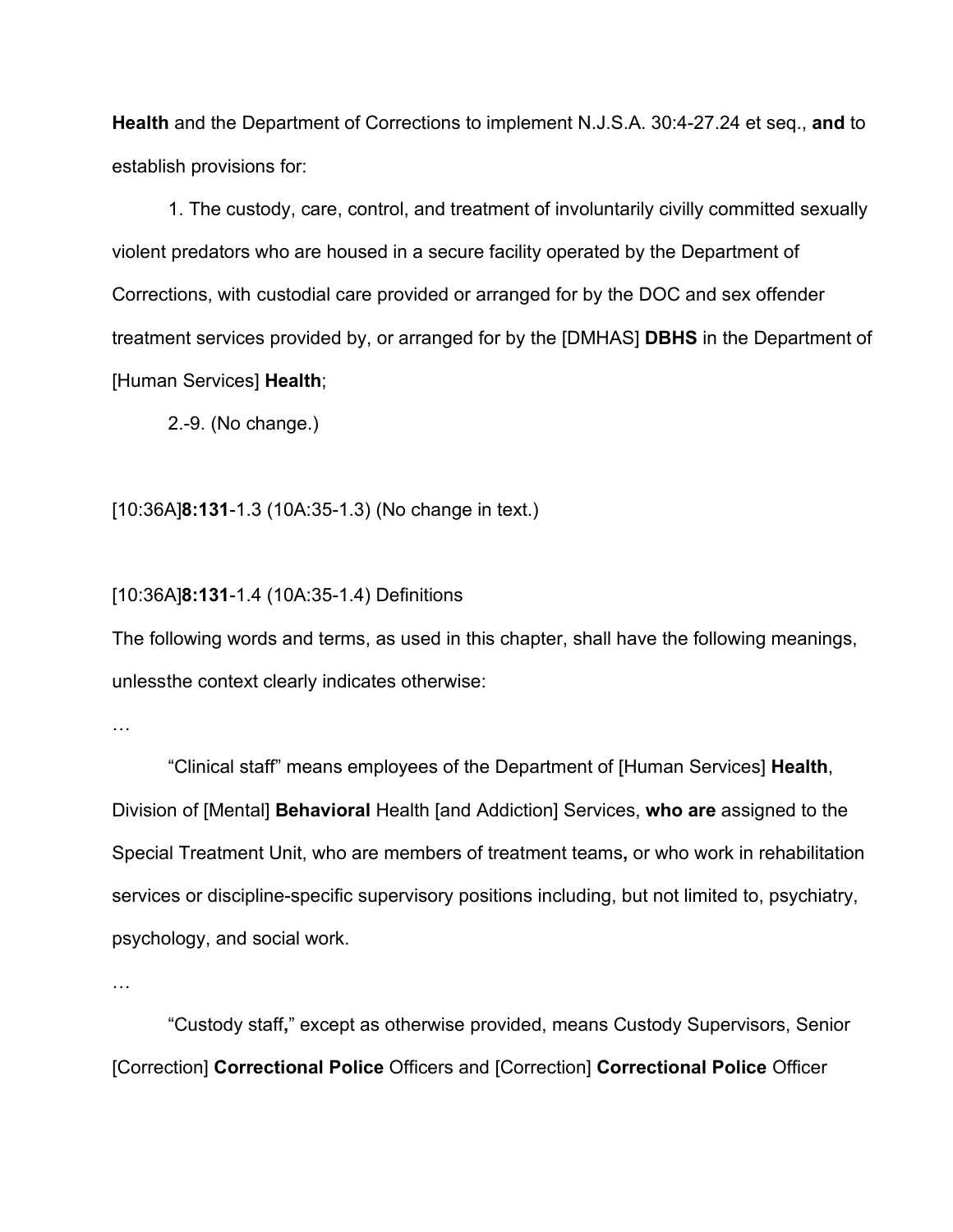Recruits who have been sworn as peace officers.

**"DBHS Clinical Director" means the administrator employed by the Department of Health, Division of Behavioral Health Services, who has oversight responsibilities for DOH/DBHS staff.**

…

"Department of [Human Services (DHS)] **Health**" means the New Jersey Department of [Human Services] **Health**.

"Division of [Mental] **Behavioral** Health [and Addiction] Services [(DMHAS)]**" "or (DBHS)**" means the Division in the Department of [Human Services] **Health** responsible for providing or arranging for treatment of persons committed pursuant to the SVPA.

…

["DMHAS Clinical Director" means the administrator employed by the Department of Human Services, Division of Mental Health and Addiction Services, who has oversight responsibilities for DHS/DMHAS staff.]

"Interagency Oversight Board" means a board of representatives appointed by the Commissioners of the Department of Corrections and the Department of [Human Services] **Health** that participate in oversight of the Special Treatment Unit in order to facilitate the coordination of STU policies and procedures pursuant to [N.J.S.A. 30:4-27.34.](https://advance.lexis.com/api/document?collection=statutes-legislation&id=urn%3AcontentItem%3A5F0Y-C321-6F13-04HC-00000-00&context=1000516) Such representatives shall include Departmental administrative or executive staff and shall not be limited to or exclusivelycomprised of STU staff directly responsible for managing the day-today operations within an STU.

"Internal management procedures and policies" means procedures and policies issued and maintained by the [DMHAS] **DBHS** Clinical Director or designee for implementation of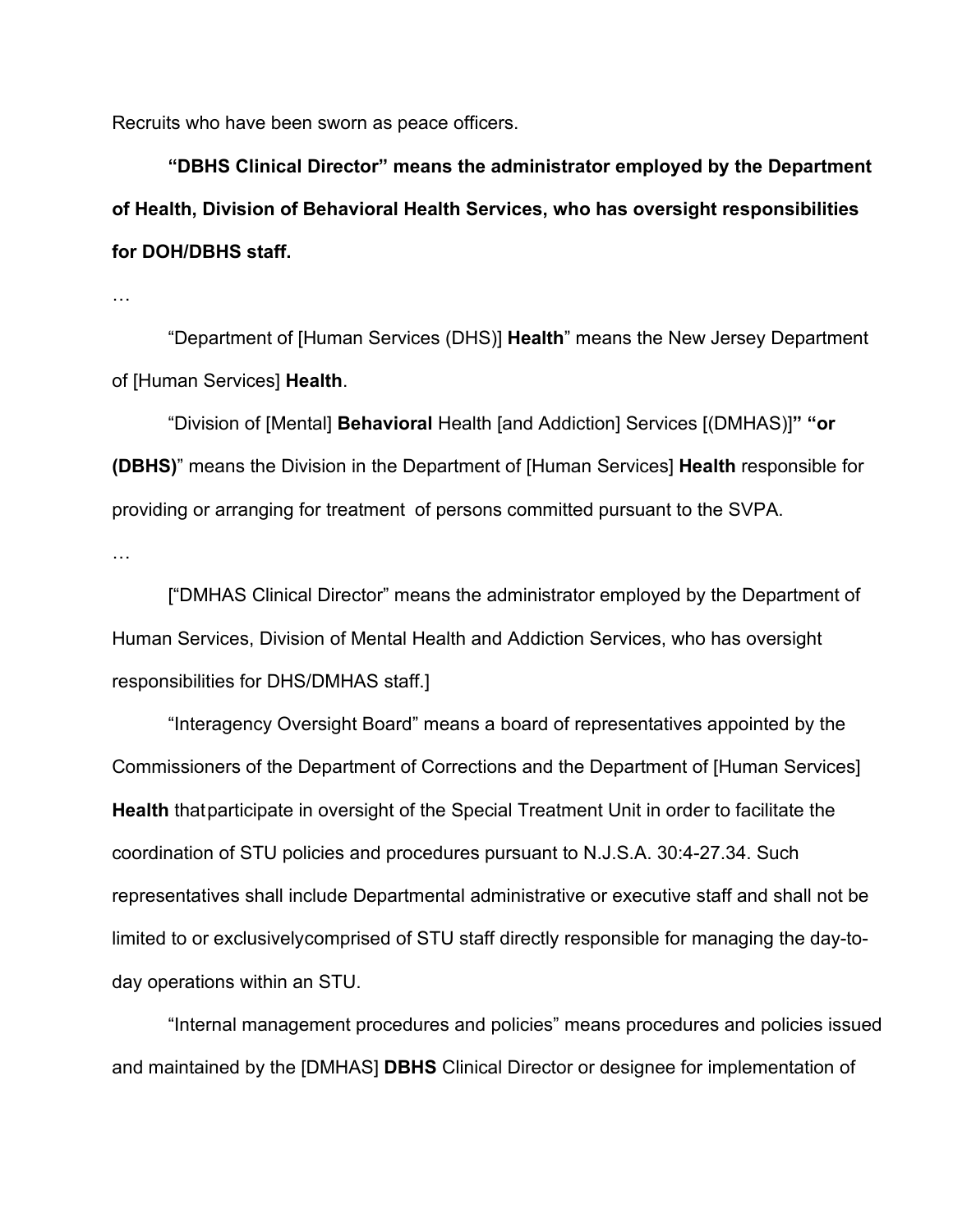the facility sex offender treatment program and the procedures and policies that are issued and maintainedby the DOC Administrator or designee to provide specific operating procedures for the secure facility.

…

"Resident" means a person who has been temporarily involuntarily civilly committed or involuntarily civilly committed pursuant to [N.J.S.A. 30:4-27.24](https://advance.lexis.com/api/document?collection=statutes-legislation&id=urn%3AcontentItem%3A5F0Y-C321-6F13-04H1-00000-00&context=1000516) et seq. to a secure facility operated by the Department of Corrections with custodial care provided or arranged for by the Department of Corrections, and sex offender treatment services provided by, or arranged for by the [DMHAS] **DBHS** in the Department of [Human Services] **Health**.

…

"Special Treatment Unit [(]**," "**STU[)]," "facility**,**" or "unit" means a secure facility for involuntarily civilly committed residents, operated by the Department of Corrections, with custodial care provided or arranged for by the Department of Corrections, and sex offender treatment services provided by, or arranged for by the [DMHAS] **DBHS** in the Department of [Human Services] **Health**.

…

[10:36A]**8:131**-1.5 (10A:35-1.5) Special Treatment Unit internal management policies and procedures

The [DMHAS] **DBHS** Clinical Director and the DOC Administrator, or their designees, shall develop and maintain written policies and procedures for the operation of the program and facility, consistent with this chapter.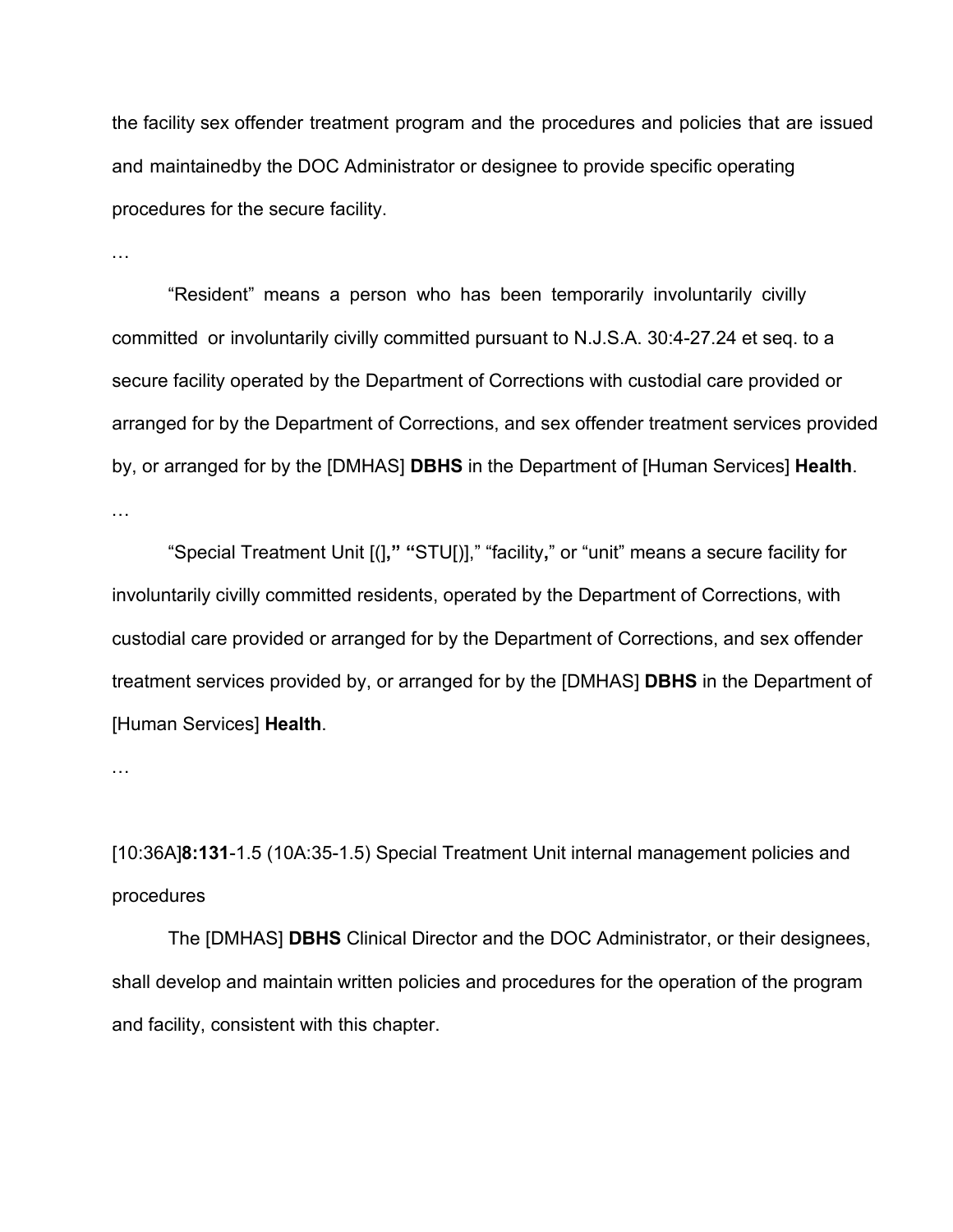#### [10:36A]**8:131**-1.6 (10A:35-1.6) (No change in text.)

#### SUBCHAPTER 2. RIGHTS OF RESIDENTS

[10:36A]**8:131**-2.1 (10A:35-2.1) Rights of residents

(a) (No change.)

(b) Every resident shall be entitled to all rights set forth in the SVPA and shall retain all rights not specifically denied in the SVPA.

1.-3. (No change.)

4. The resident shall acknowledge receipt of this notice in writing and a staff member shall place a copy of this written receipt in the resident's files maintained by the Departments of [Human Services] **Health** and Corrections. If the resident refuses to acknowledge receipt of the notice, the person delivering the notice shall make a notation of the refusal on the receipt and a copy of the receipt shall be placed in the resident's files maintained by the Departments of [Human Services] **Health** and Corrections.

[10:36A]**8:131**-2.2 (10A:35-2.2) Resident rights not subject to denial

(a) Each resident shall have the following rights which shall not be denied under any circumstances:

1. (No change.)

2. The right not to be subjected to experimental research or treatment except as provided bycourt order, consent decree, or other legal process and with the expressed and informed consent of the resident after consultation with counsel or interested party of the resident's choice. Such consent shall be made in writing, a copy of which shall be placed in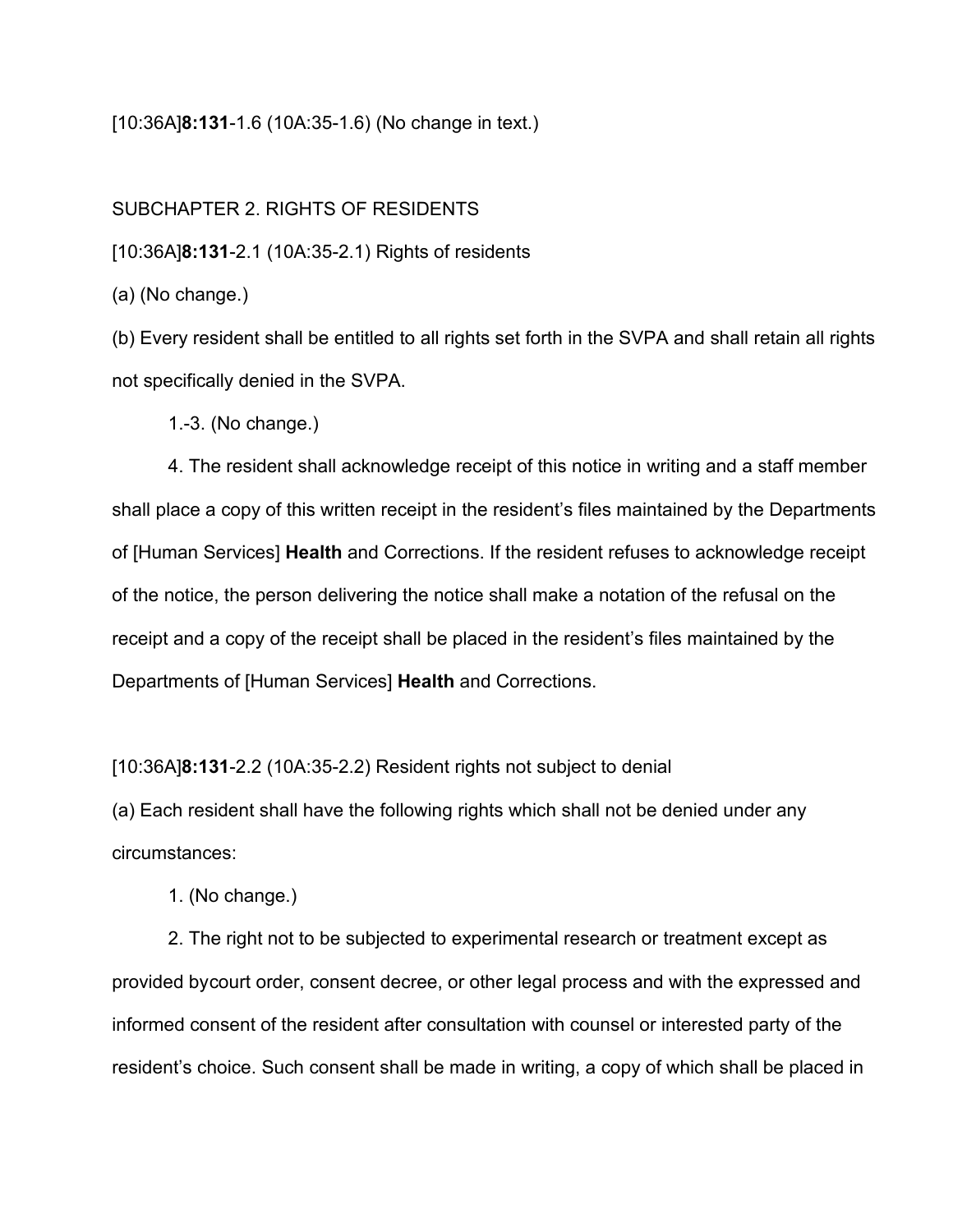the appropriate file of the resident maintained by the Departments of [Human Services] **Health** and Corrections;

3.-5. (No change.)

[10:36A]**8:131**-2.3 (10A:35-2.3) Resident rights subject to denial

(a) Each resident shall have the following rights, which may be curtailed, suspended**,** or denied in accordance with internal management procedures and policies, and pursuant to [N.J.A.C. \[10:36A\]](https://advance.lexis.com/api/document?collection=administrative-codes&id=urn%3AcontentItem%3A5XKV-PW91-JKPJ-G0MM-00009-00&context=1000516)**8:131**-2.4 (10A:35-2.4) when Department of [Human Services] **Health** clinical staff determines that such restrictions are consistent with the therapeutic goals of the resident, or when Department of Corrections staff determines that such restrictions are necessary to protect the resident, other residents, staff, general public, or property, or to ensure the safe, secure**,** and orderly operation of the facility, or for other good cause:

1. The right to privacy except as established at N.J.A.C. [10:36A]**8:131**-4 (10A:35-4) and the right to dignity;

2.-12. (No change.)

[10:36A]**8:131**-2.4 (10A:35-2.4) Denial of a resident right

(a) The denial of a right established at [N.J.A.C. \[10:36A\]](https://advance.lexis.com/api/document?collection=administrative-codes&id=urn%3AcontentItem%3A5XKV-PW61-JW09-M255-00009-00&context=1000516)**8:131**-2.3 (10A:35-2.3) shall be effective upon the approval of the [DMHAS] **DBHS** Clinical Director or designee and/or the DOC Administrator or designee for aperiod not to exceed 30 calendar days, unless extended pursuant to [N.J.A.C. \[10:36A\]](https://advance.lexis.com/api/document?collection=administrative-codes&id=urn%3AcontentItem%3A5XKV-PW91-K0BB-S4FC-00009-00&context=1000516)**8:131**-2.5 (10A:35-2.5).

(b) The reason for the denial of the right shall be documented by the [DMHAS] **DBHS** Clinical Director or designee and/or by the DOC Administrator or designee. The reason shall be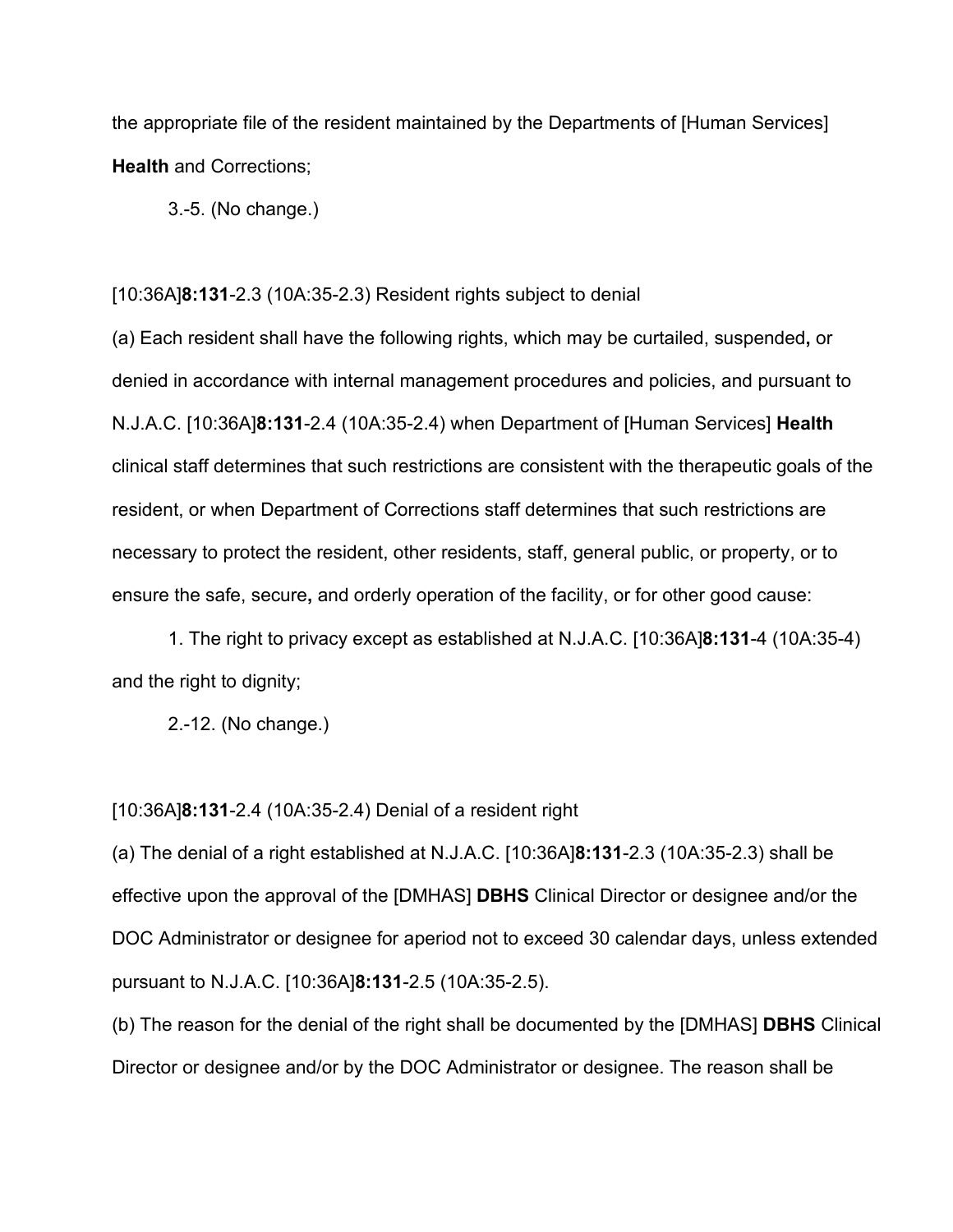provided to the resident,and entered in the resident's files maintained by the Departments of [Human Services] **Health** and Corrections as soon as practicable, within 72 hours after the denial is implemented.

[10:36A]**8:131**-2.5 (10A:35-2.5) Continuation of the denial of a resident right (a) The denial of any right may be continued for additional 30 calendar day periods when reviewed and approved by the [DMHAS] **DBHS** Clinical Director or designee. The DOC Administrator or designee maybe consulted as deemed appropriate by the **DBHS** Clinical Director or designee.

(b) A written statement indicating the detailed reason(s) for the continuation of the denial of the right(s) shall be provided to the resident by the [DMHAS] **DBHS** Clinical Director or DOC Administrator or their designees, and entered in the resident's files maintained by the Departments of [Human Services] **Health** and Corrections as soon as practicable.

[10:36A]**8:131**-2.6 (10A:35-2.6) Emergency denial of a resident right

(a) Resident rights established at [N.J.A.C. \[10:36A\]](https://advance.lexis.com/api/document?collection=administrative-codes&id=urn%3AcontentItem%3A5XKV-PW61-JW09-M255-00009-00&context=1000516)**8:131**-2.3 (10A:35-2.3) may be denied in an emergency situation for a period not to exceed 72 hours in any instance in which the [DMHAS] **DBHS** Clinical Director or DOC Administrator or their designees believe it is imperative to deny any right to avoid physical harm to the resident, other residents, staff, general public, property, or to ensure the safe, secure, and orderly operation of the facility. (b) The emergency denial of a resident right shall take effect immediately. A written notice of the denial, which shall include an explanation of the reason for the denial, shall be given to the resident and placed in the resident's files maintained by the Departments of [Human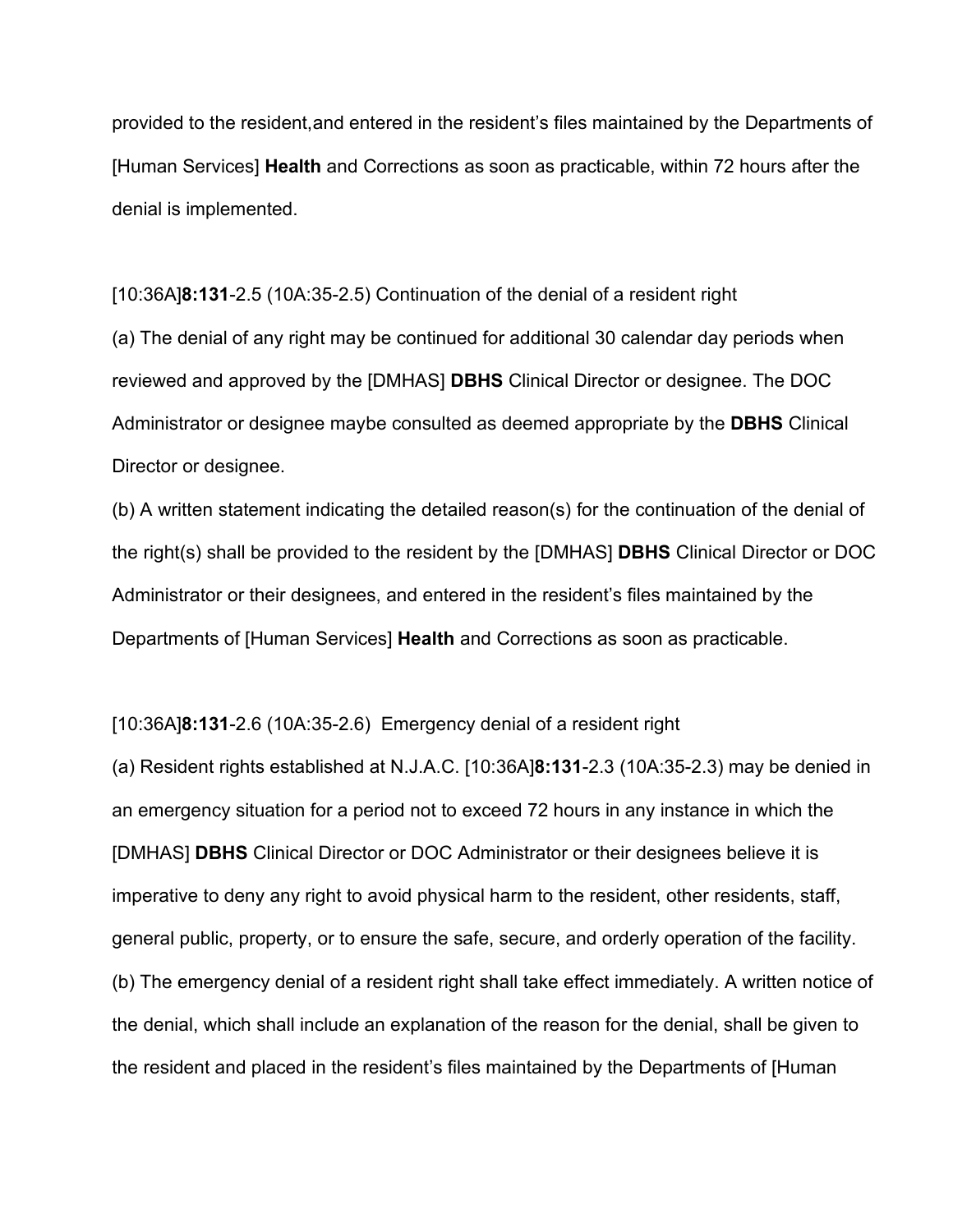Services] **Health** and Corrections as soon as practicable.

(c) The [DMHAS] **DBHS** Clinical Director and DOC Administrator or their designees shall review each emergency denial of a right within 24 hours of the decision and shall place a written notice of the review in the resident's files maintained by the Departments of [Human Services] **Health** and Corrections within 24 hours of the review, excluding weekends and holidays.

SUBCHAPTER 3. PERSONAL PROPERTY

[10:36A]**8:131**-3.1 (10A:35-3.1) (No change in text.)

[10:36A]**8:131**-3.2 (10A:35-3.2) Handling of personal property confiscated within a Special Treatment Unit

(a) (No change.)

(b) The staff member making the confiscation shall give the resident an itemized, signed, and datedreceipt for the property confiscated, and shall notify the resident that such items are not permitted, and that the resident has three business days, from the date of the confiscation, to appeal the classification of any or all items as non-permissible by submitting a grievance to the individual designated to process grievances, with the DOC Administrator or [DMHAS] **DBHS** Clinical Director or their designees having final decision-making authority.

1.-2. (No change.)

3. If the resident fails to indicate the desired disposition, the property shall be disposed of at the option of the DOC Administrator or [DMHAS] **DBHS** Clinical Director.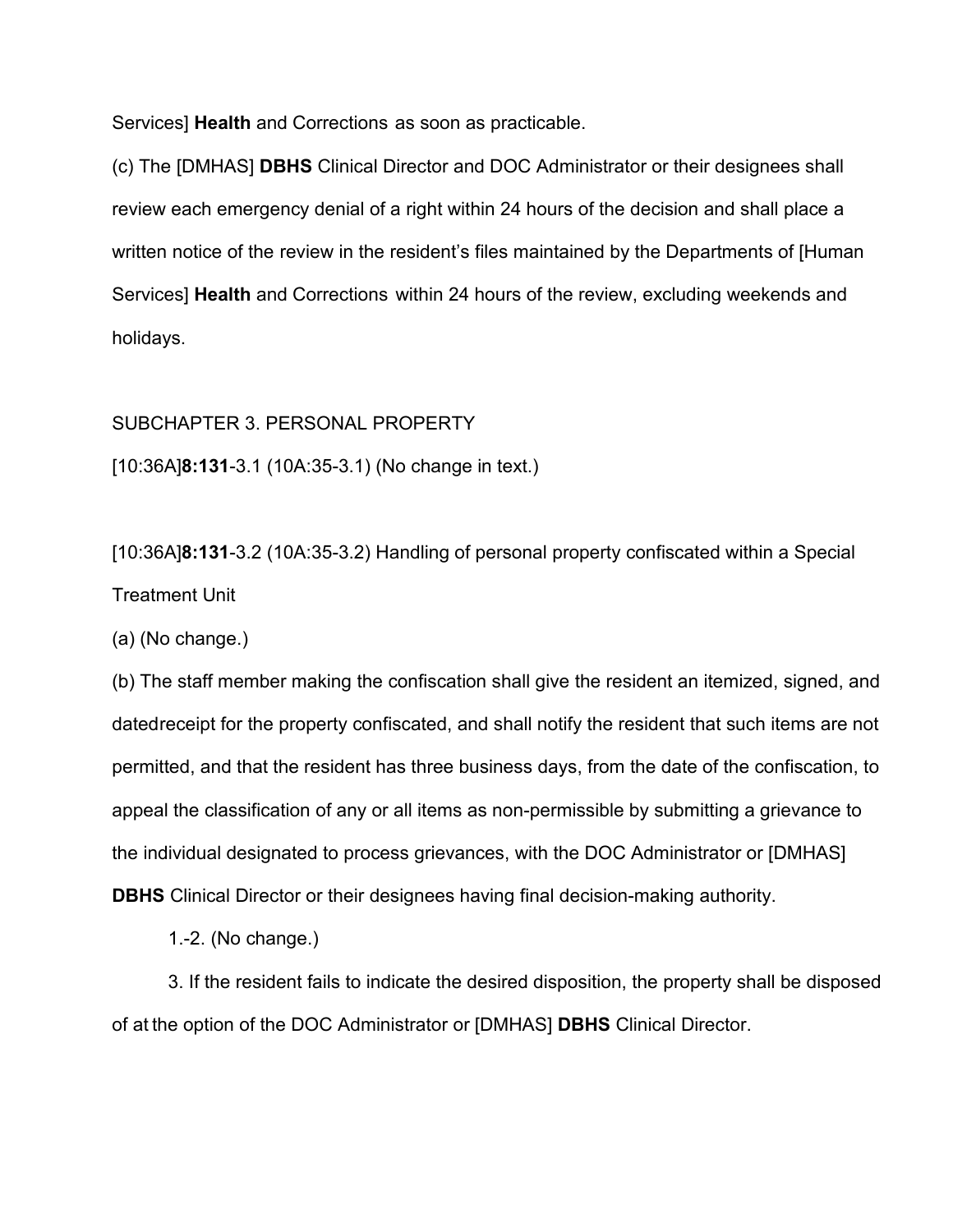# SUBCHAPTER 4. SEARCHES OF RESIDENTS AND SPECIAL TREATMENT UNITS BY DOC CUSTODY STAFF

[10:36A]**8:131**-4.1 (10A:35-4.1) (No change in text.)

[10:36A]**8:131**-4.2 (10A:35-4.2) Searches of residents and facilities

(a) (No change.)

(b) Procedures to be utilized in conducting searches consistent with this subchapter shall be set forth in an internal management procedure prepared by the DOC Administrator or designee to be promulgated pursuant to the search plan required by [N.J.A.C. \[10:36A\]](https://advance.lexis.com/document/documentslider/?pdmfid=1000516&crid=71278a85-56a6-446f-9ab9-20e766da20ef&pdistocdocslideraccess=true&config=&pddocfullpath=%2Fshared%2Fdocument%2Fadministrative-codes%2Furn%3AcontentItem%3A5XKV-PW81-JC5P-G0RP-00009-00&pdcomponentid=237260&pdtocnodeidentifier=AAOABHAAFAAC&ecomp=w59nk&prid=40081290-6c20-49de-a1f5-bcd075414f90)**8:131**- [4.1](https://advance.lexis.com/document/documentslider/?pdmfid=1000516&crid=71278a85-56a6-446f-9ab9-20e766da20ef&pdistocdocslideraccess=true&config=&pddocfullpath=%2Fshared%2Fdocument%2Fadministrative-codes%2Furn%3AcontentItem%3A5XKV-PW81-JC5P-G0RP-00009-00&pdcomponentid=237260&pdtocnodeidentifier=AAOABHAAFAAC&ecomp=w59nk&prid=40081290-6c20-49de-a1f5-bcd075414f90) (10A:35-4.1). Such procedures shall provide that a resident may be excluded from entry into an area being searched to facilitate the safe and effective performance of the search. (c) (No change.)

[10:36A]**8:131**-4.3 through 4.6 (10A:35-4.3 through 4.6) (No change in text.)

## SUBCHAPTER 10. RESIDENT WELFARE FUNDS

[10:36A]**8:131**-10.1 (10A:35-10.1) (No change in text.)

[10:36A]**8:131**-10.2 (10A:35-10.2) Accountability for and expenditure of resident welfare funds

(a) (No change.)

(b) The DOC Administrator and [DMHAS] **DBHS** Clinical Director, in consultation with the Interagency Oversight Board, shall be jointly responsible for the control and authorization of